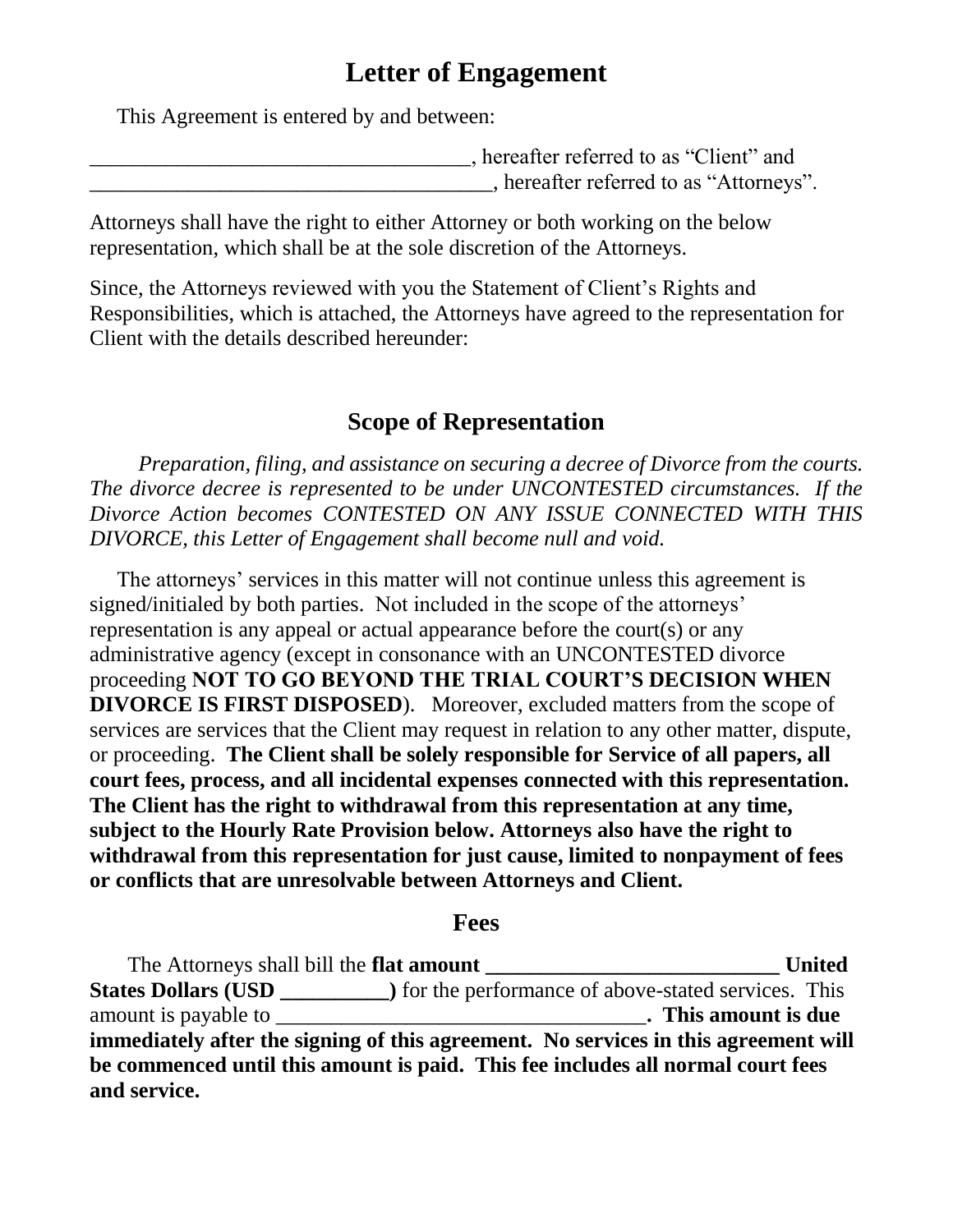**An Addition to the above listed fees, there could be additional court fees (if fees change for their current status) and unexpected expenses incurred by Attorneys, which Client will be required to pay to Attorneys before services can continue.** 

**Billing: As all expected fees and expenses are paid in full upfront, Attorneys will not submit a bill to you, UNLESS CLIENT WANTS THIS RIGHT. I, \_\_\_\_\_\_\_\_\_\_\_\_\_\_\_\_\_\_\_\_\_\_\_\_\_\_\_\_, do wish to receive bills during this** 

**representation from Attorney.** 

**Client shall not be charged for time spent in discussion of the bills received.**

**Client has the right to copies of all correspondence and documents relating to this representation, and to be kept apprised of its status.**

**Hourly Rate: If Client or Attorneys choose to end this representation before its natural conclusion (the securing of an Uncontested Divorce Decree or Disposed status from the Trial Court), an hourly rate of Three Hundred United States Dollars (USD 300.00) will be charged by how many hours of work Attorneys have worked on this representation (not to exceed maximum amount above).** 

It is further agreed upon by all parties that all monies collected by Attorneys, including legal fees, court fees, and expenses connected with this representation paid in advance, during, or after legal services are rendered become the immediate and sole property of the attorneys. All Court Fees will be held by Attorneys until due to the Trial Court.

**All fees under this representation are flat fee amounts and are not retainers. This statement though should NOT be interpreted as these fees are non-refundable. However, once a court fee or service fee is paid it is not refundable, as the work has been completed.** 

### **LASTLY, IF THIS AGREEMENT IS NOT ACTED UPON WITHIN ONE MONTH OF SIGNING, WHICH INCLUDES PAYMENT IN FULL AND ACTION BY ATTORNEYS, THIS AGREEMENT SHALL BECOME NULL AND VOID.**

 **In the event that a dispute arises between the parties herein relating to fees, both Attorneys and Client here now consent in advance to arbitration that is final and binding pursuant to Part 137 of the Rules of the Chief Administrator of the Courts, with the right of a de novo review(not considering the previous decision) by either party.**

#### **ALL MODIFICATIONS MUST BE MADE IN WRITING SIGNED BY BOTH PARTIES AND ATTACHED TO THIS AGREEMENT.**

| Signed:  | Dated: |        |
|----------|--------|--------|
| Attorney |        |        |
|          |        | Client |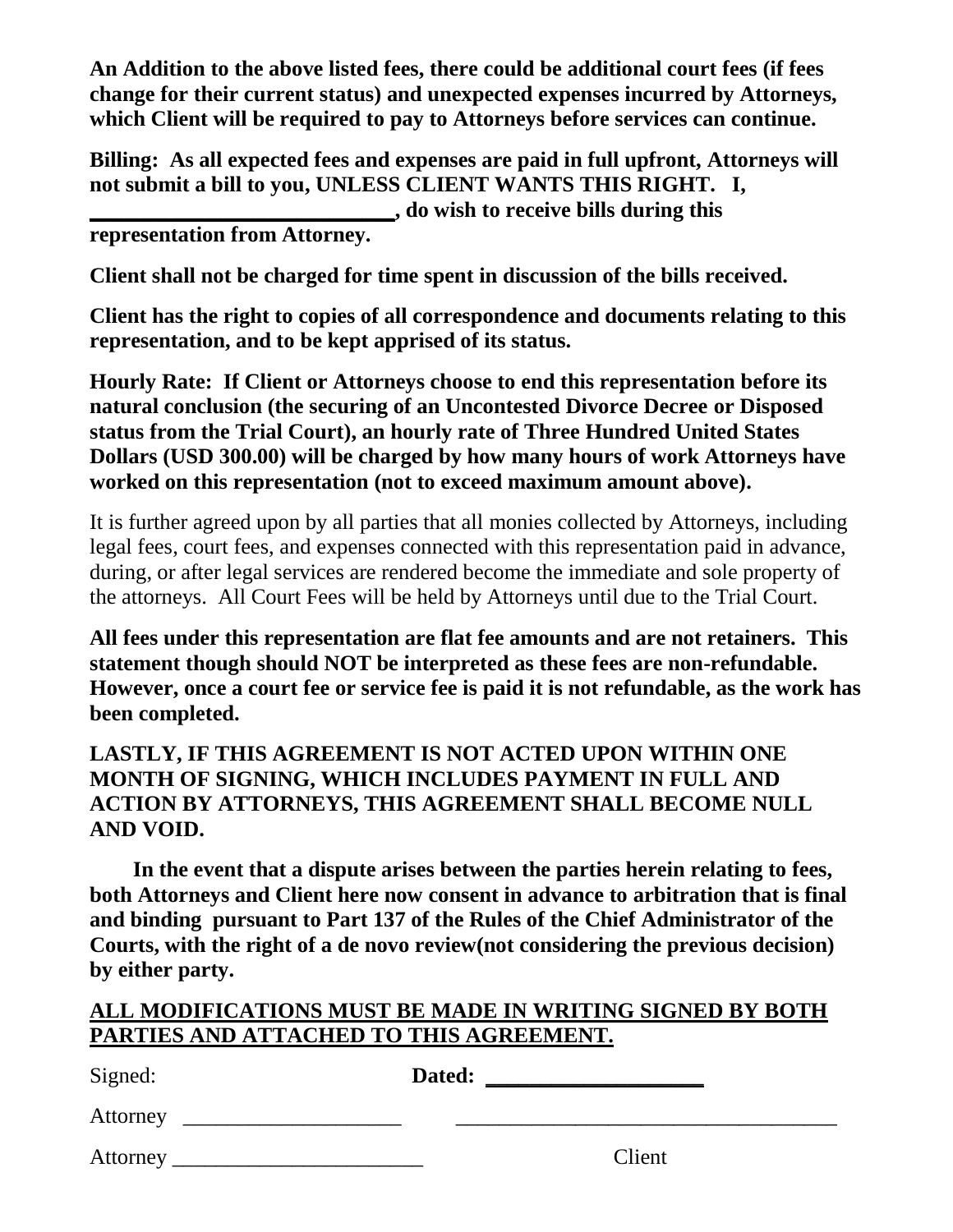### **UNIFIED COURT SYSTEM OF THE STATE OF NEW YORK**

**Your attorney is providing you with this document to inform you of what you, as a client, are entitled to by law or by custom. To help prevent any misunderstanding between you and your attorney please read this document carefully.**

**If you ever have any questions about these rights, or about the way your case is being handled, do not hesitate to ask your attorney. He or she should be readily available to represent your best interests and keep you informed about your case.**

#### **STATEMENT OF CLIENT'S RIGHTS**

- **1. You are entitled to be treated with courtesy and consideration at all times by your lawyer and the other lawyers and nonlawyer personnel in your lawyer's office.**
- **2. You are entitled to have your attorney handle your legal matter competently and diligently, in accordance with the highest standards of the profession. If you are not satisfied with how your matter is being handled, you have the right to discharge your attorney and terminate the attorney-client relationship at any time. (Court approval may be required in some matters, and your attorney may have a claim against you for the value of services rendered to you up to the point of discharge.)**
- **3. You are entitled to your lawyer's independent professional judgment and undivided loyalty uncompromised by conflicts of interest.**
- **4. You are entitled to be charged reasonable fees and expenses and to have your lawyer explain before or within a reasonable time after commencement of the representation how the fees and expenses will be computed and the manner and frequency of billing. You are entitled to request and receive a written itemized bill from your attorney at reasonable intervals. You may refuse to enter into any arrangement for fees and expenses that you find unsatisfactory. In the event of a fee dispute, you may have the right to seek arbitration; your attorney will provide you with the necessary information regarding arbitration in the event of a fee dispute, or upon your request.**
- **5. You are entitled to have your questions and concerns addressed promptly and to receive a prompt reply to your letters, telephone calls, emails, faxes, and other communications.**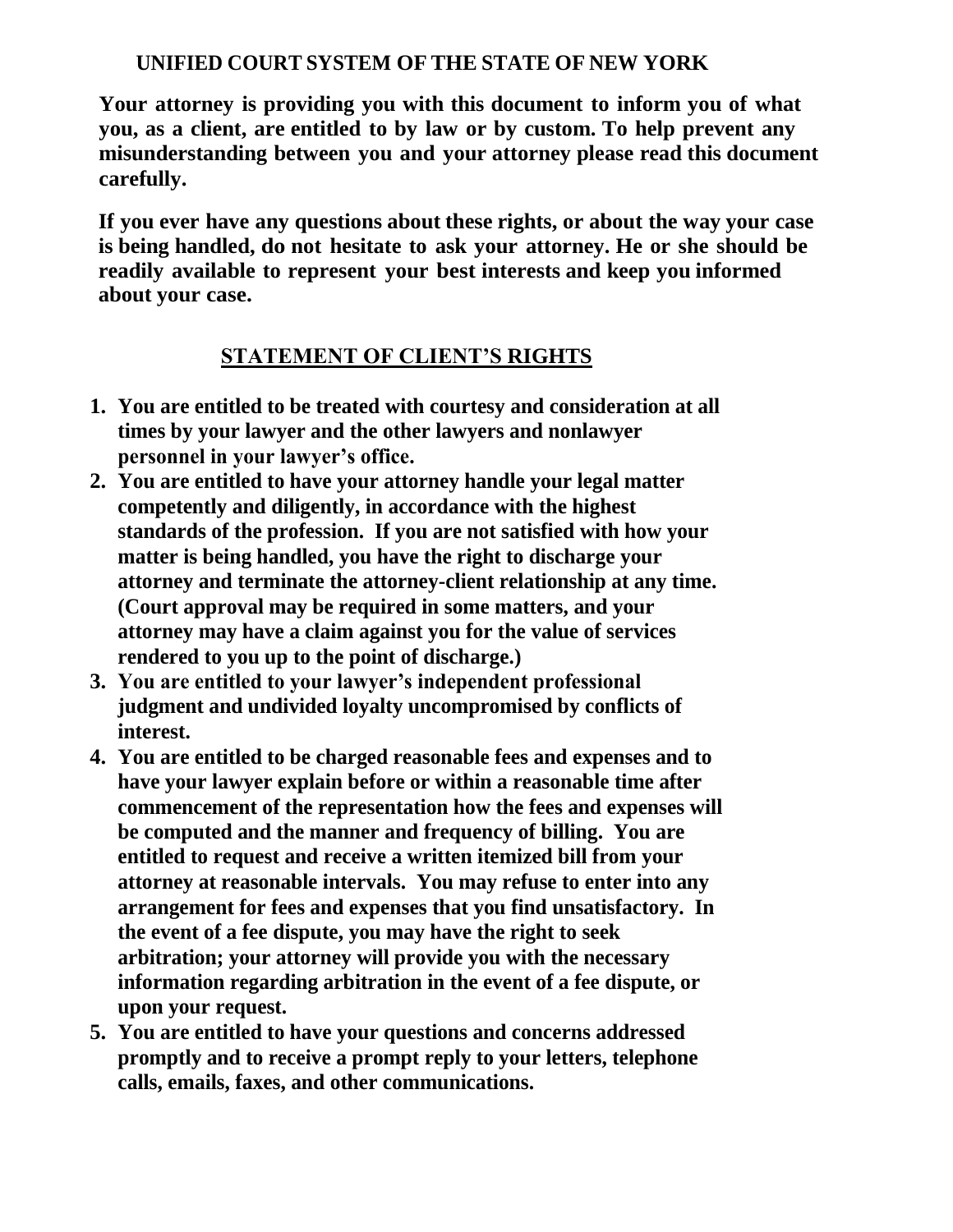- **6. You are entitled to be kept reasonably informed as to the status of your matter and are entitled to have your attorney promptly comply with your reasonable requests for information, including your requests for copies of papers relevant to the matter. You are entitled to sufficient information to allow you to participate meaningfully in the development of your matter and make informed decisions regarding your representation.**
- **7. You are entitled to have your legitimate objectives respected by your attorney. In particular, the decision of whether to settle your matter is yours and not your lawyer's. (Court approval of a settlement is required in some matters.) You also have a right to be present at all hearings or proceedings, including conferences and meetings, unless contrary to law or judge's orders.**
- **8. You have the right to privacy in your communications with your lawyer and to have your confidential information preserved by your lawyer to the extent required by law.**
- **9. You are entitled to have your attorney conduct himself or herself ethically in accordance with the New York Rules of Professional Conduct.**
- **10.You may not be refused representation on the basis of race, creed, color, religion, sex, sexual orientation, age, national origin or disability.**

# **STATEMENT OF CLIENT'S RESPONSIBILITIES**

**RECIPROCAL TRUST, COURTESY, AND RESPECT ARE THE HALLMARKS OF THE ATTORNEY-CLIENT RELATIONSHIP. WITHIN THAT RELATIONSHIP, THE CLIENT LOOKS TO THE ATTORNEY FOR EXPERTISE, EDUCATION, SOUND JUDGMENT, PROTECTION, ADVOCACY, AND REPRESENTATION. THESE EXPECTATIONS CAN BE ACHIEVED ONLY IF THE CLIENT FULFILLS THE FOLLOWING RESPONSIBILITIES:**

- **1. The client is expected to treat the lawyer and the lawyer's staff with courtesy and consideration.**
- **2. The client's relationship with the lawyer should be one of complete candor and the client should apprise the lawyer of all facts or circumstances of the matter being handled by the lawyer even if the client believes that those facts may be detrimental to the client's cause or unflattering to the client.**
- **3. The client must honor the fee arrangement as agreed to with the lawyer to the extent required by law.**